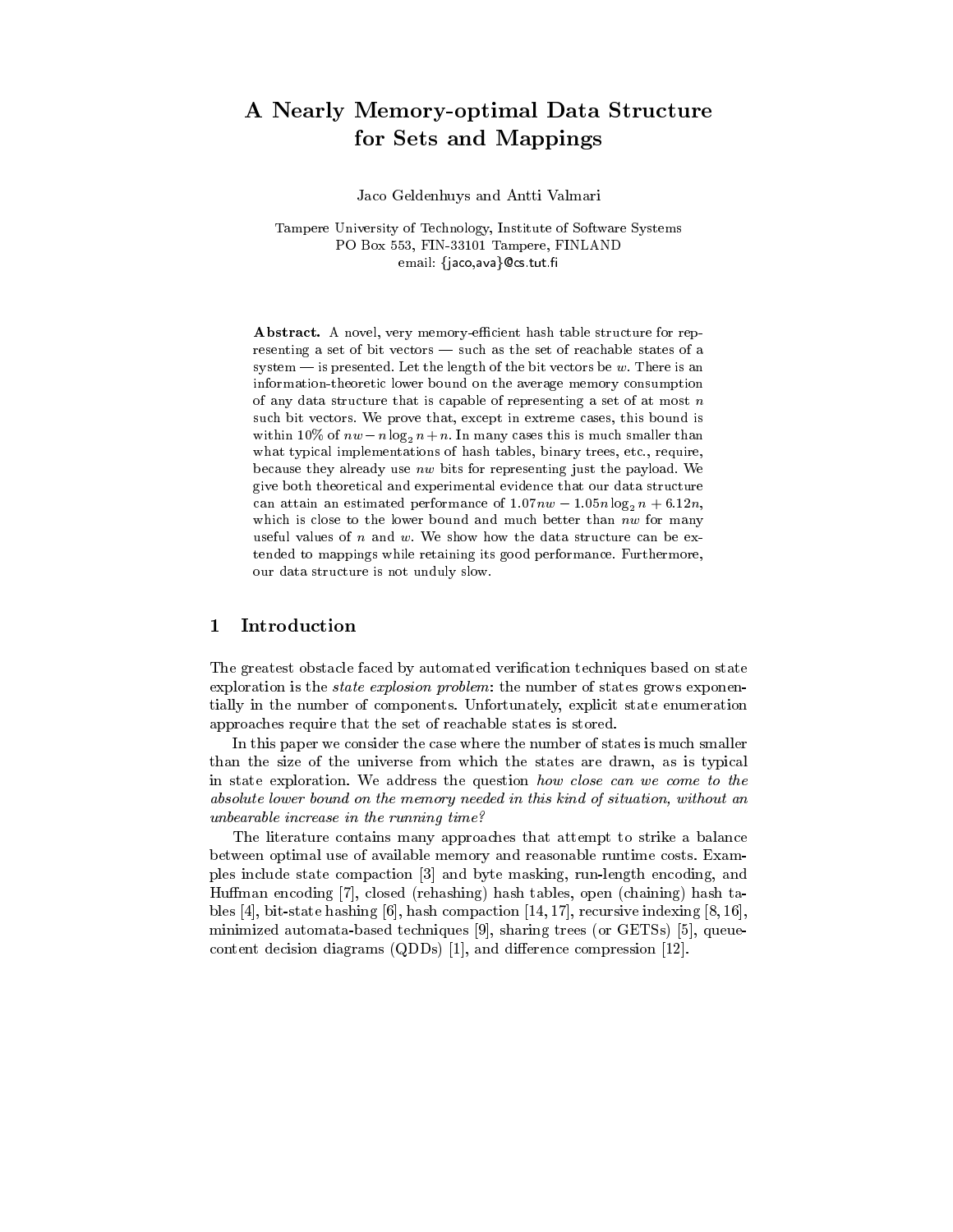Many of these methods rely on acertain degree of regularity in thestructure of the reachable states. For example, recursive indexing relies on the fact that various subparts of the state take on only a few distinct values, resulting in a distribution with "clusters".

Some of the data structures store the entire state vectors. This means that their memory consumption is subsumed by that of *linear storage*, a data structure that stores states consecutively as a string of bits.It is, however, possible to signicantly reduce memory consumption below that of linear storage.

We describe a novel data structure that minimizes the memory overhead associated with the management of its data, and makes no assumptions about its distribution. It is therefore not application-specic. The design of the data structure emphasizes memory efficiency over time efficiency. Our approach is a variant of closed hashing with linked lists for collision handling [10, Section 6.4]. To minimize memory usage, we (1) use a hashing function that makes it un necessary to store whole elements (see [10, Exercise  $(6.4.13)$ ), and (2) allocate memory in two kinds of blocks that can hold several entries, thus eliminating the need for most pointers.

The data structure is perhaps not as fast as many of its competitors, but not woefully slow either. It can also save time by allowing an analysis that would otherwise require the use of slow disk memory, to complete in fast central memory. Saving memory can mean saving time if it reduces the amount of swapping performed by the operating system. The primary ob jective of the design then, is to make optimal use of available memory to store as many states as possible; making the operations as fast as possible is only a secondary ob jective.

In Section 2 we discuss the information-theoretic lower bound on the memory required for representing a set of reachable states, and introduce approximations that we use later on. Section 3 describes the data structure and its operations, Section 4 relates a series of simulations we performed to investigate the parameters for optimal performance, and Section 5 analyses the memory consumption of the data structure theoretically. A test implementation of the data structure inside an existing tool for parallel composition is described in Section 6 and measurements obtained from actual models are presented. Lastly, conclusions are presented in Section 7.

#### $\overline{2}$ **Information-theoretic Bounds**

It is possible to derive an absolute information-theoretic lower bound for the amount of memory needed for representing a small subset of a large set  $U$  (called the universe). The number of subsets of size n of U is  $\binom{|U|}{\cdot}$ . A data structu that can represent each of these subsets must use at least

$$
M_{low}=\log_2\left(\frac{|U|!}{n!(|U|-n)!}\right)
$$

bits on the average. Some sets of size  $n$  may have shorter representations, but, if that is the case, then some others need more than  $M_{low}$  bits.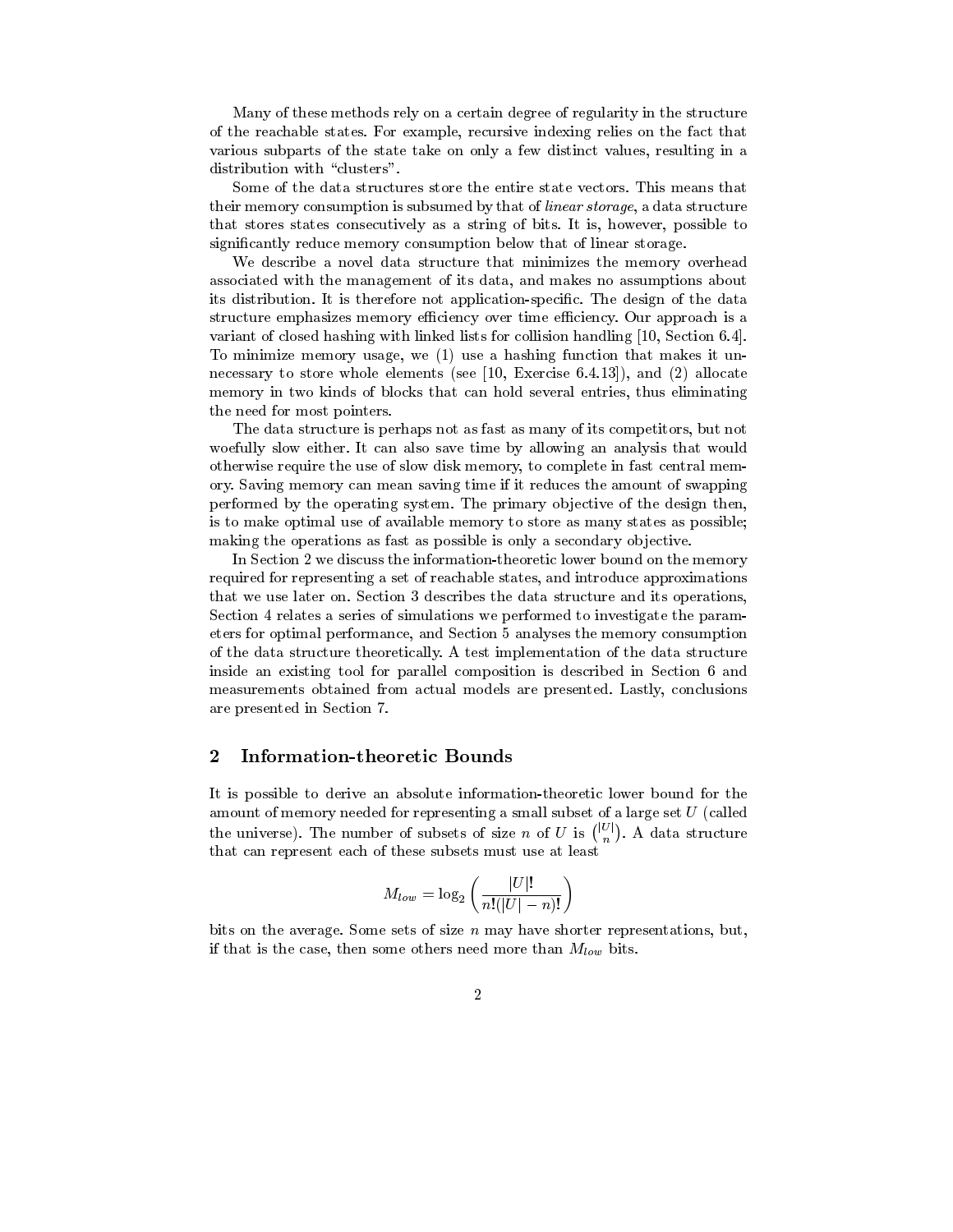In many applications, such as explicit state space construction, the set grows to its final size in several steps. It is therefore also interesting to consider a data structure that is able to represent all subsets that have at most  $n$  elements. Then the number of bits it uses on the average is at least

$$
{M_{opt}} = {\log _2}\left( {\sum\limits_{k = 0}^n {\frac{|U|!}{k!(|U| - k)!}}} \right)~.
$$

However, when  $n \ll |U|$ , the value of  $M_{opt}$  differs very little from  $M_{low}$ . So, in practice,  $M_{low}$  is a valid limit also in this case.

While these formulations allow us to compute lower bounds numerically, they are cumbersome to manipulate. Therefore, we derive a simple but reasonably precise estimate that will allow us greater flexibility. Let  $w$  be the number of bits in the representation of an individual element of the set  $U$ . There are therefore  $|U|=2^w$  possible elements in the universe.

Let  $w = w - \log_2 n$ , we shall use the following estimate for the informationtheoretic lower bound:

$$
M_{est} = nw' + n.
$$

Before discussing the accuracy of this estimate, let us give it an intuitive meaning. Storing the *n* elements as such in an array would take *n* locations of  $w$ bits each, totalling nw bits. We call this technique *linear storage*. If the elements are explicitly stored in ahash table, binary tree or other similar structure, then  $nw$  bits are needed for them, and additional bits are needed for pointers, etc. We see that nw is a lower bound for any data structure that stores each element of the set explicitly. However, when n is large,  $nw' + n \ll nw$ . This means that it should be possible to represent large sets much more densely than linear storage does.

We claim the following about the accuracy of our estimate, namely that the absolute lower bound is within 10% of the estimate, when  $w' \geq 5$  and  $n \geq 7$ .

**Theorem 1.**  $0.9M_{est} \leq M_{low} \leq M_{opt} \leq 1.1M_{est}$  when  $w' \geq 5$  and  $n \geq 7$ . *Proof.* First we show that  $M_{low} \geq 0.9M_{est}$ . Making use of the fact that

$$
\log_2\left[ (2^w)! / (2^w - n)! \right] = \log_2\left[ 2^w (2^w - 1) \cdots (2^w - n + 1) \right]
$$
  
\n
$$
\geq \log_2(2^w - n)^n
$$
  
\n
$$
= \log_2(n(2^{w'} - 1))^n
$$
  
\n
$$
= n \log_2 n + n \log_2(2^{w'} - 1)
$$
  
\n
$$
= n \log_2 n + n w' - \varepsilon n
$$

where  $\varepsilon = \log_2(2^w/(2^w-1))$  < 0.1 for all  $w' \geq 4$ , and the fact that  $\log_2 n! \leq$  $n(\log_2 n - 0.5)$  when  $n \geq 2,$  we find that

$$
M_{low} = \log_2 \left[ (2^w)! / (n! (2^w - n)!) \right]
$$
  
\n
$$
\ge n \log_2 n + nw' - \varepsilon n - \log_2 n!
$$
  
\n
$$
\ge n \log_2 n + nw' - \varepsilon n - n \log_2 n + 0.5n
$$
  
\n
$$
= nw' + \kappa n.
$$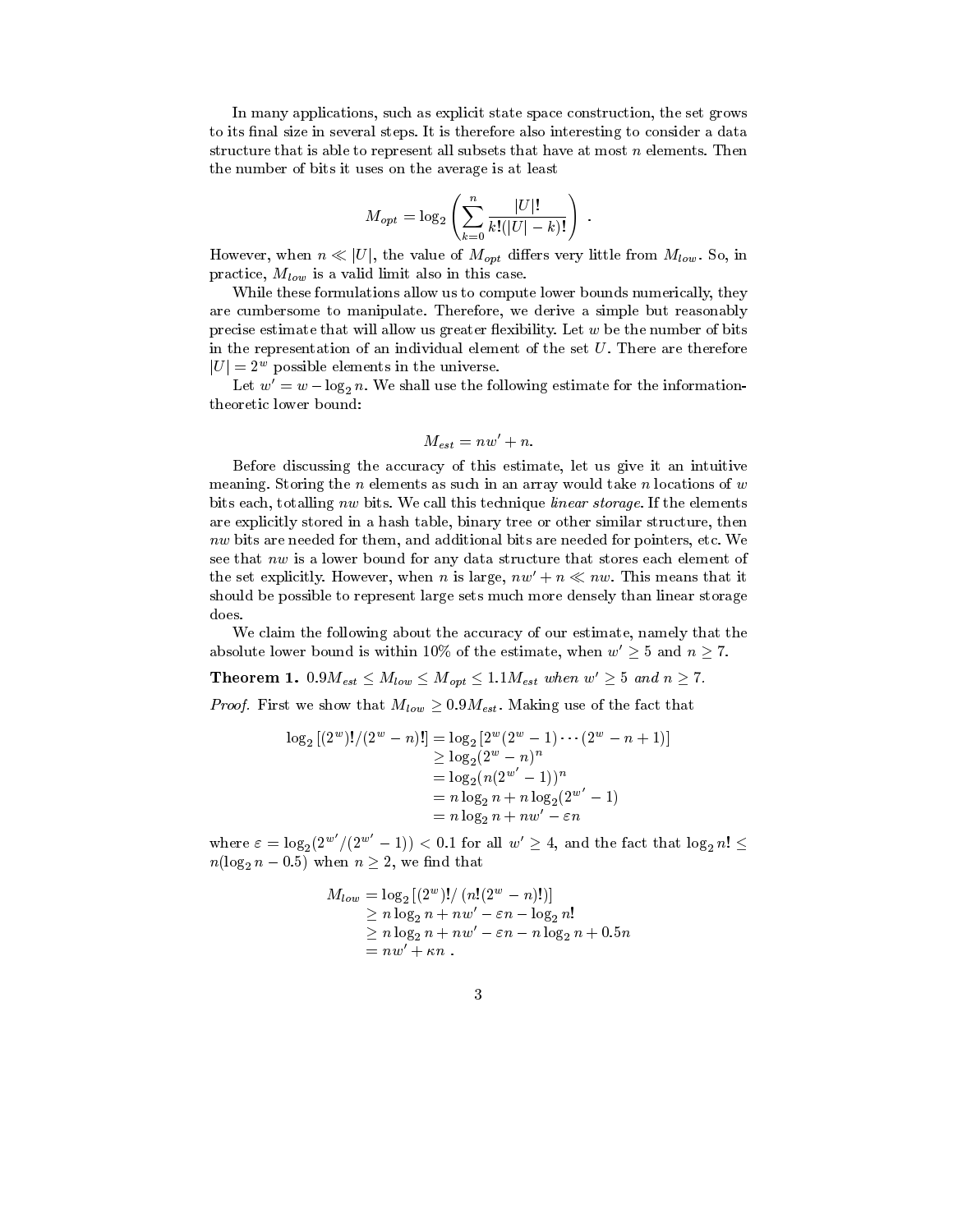Since  $\varepsilon$  < 0.1 when  $w' \geq 4$ , we know that  $\kappa = 0.5 - \varepsilon \geq 0.4$ . Now, if  $w' \geq 5$ ,  $0.9M_{est} = 0.9nw' + 0.9n = nw' - 0.1nw' + 0.9n \leq nw' - 0.5n + 0.9n \leq M_{low}.$ 

The second inequality follows directly from the definitions of  $M_{low}$  and  $M_{opt}$ . Due to lack of space, we will not go into the details of proving the last inequality here, except to mention that it relies on the fact that  $\log_2 n! \geq n(\log_2 n - \log_2 e)$ (based on Stirling's approximation), and on the proximity of  $M_{opt}$  and  $M_{low}$ .  $\Box$ 

#### 3 The Data Structure 3

We now describe a data structure, which we call a very tight hash table. Often state space exploration techniques rely on information about only the presence or absence of states, and then thedata structure can be used to implement a set. Sometimes, however, tools also need to store associated data for each state; we discuss how very tight hash tables can be used to implement such mappings.

The data structure is called "very tight" because the primary objective is to get the most out of the available memory and come as close to the theoretical lower bound as possible. This goal is approached in two ways: first, only a part of each state is stored, and second, the design minimizes the overhead needed for the organization of the data.

The data structure was designed for the case where the elements are drawn from the uniform distribution. This assumption does not result in hash lists being roughly the same length; rather, they are distributed according to the binomial distribution. Because this assumption does not automatically hold in practice, a function may have to be applied to the elements to "randomize" them. The purpose of the function is to have as many bits of the element as possible affect the bits that are eventually used as the index. Many such functions are available; one example is described in Section 6.1. In the rest of this section we assume that the assumption *does* hold.

### 3.1 The Implementation of Sets

A data structure  $D$  for representing a subset of  $U$  must support at least the following dictionary operations on the elements  $s \in U$ :

- ${-} D. Add(s)$ : Adds s to the subset.
- $= D. Find(s)$ : Determines whether s is in the subset.
- ${-}$  *D.Delete(s)*: Removes s from the subset.

Let each element  $s \in U$  be represented in w bits. The basis of our proposal is to break an element  $s = s_1s_2\cdots s_w$  into two parts: the *maex*  $s_1\cdots s_i$  and the entry  $s_{i+1} \cdots s_w$ . The index contains  $i=$  bii (bits in index) bits and the entry contains  $w - i =$  bie (bits in entry) bits.

The available memory is partitioned into two parts. The greater part, called the *basic region* is subdivided into  $2^{bii}$  *basic blocks*. An element's index determines the basic block where the element's entry is stored, if possible. Each basic block contains sib (slots in basic block) slots where up to sib entries can be stored.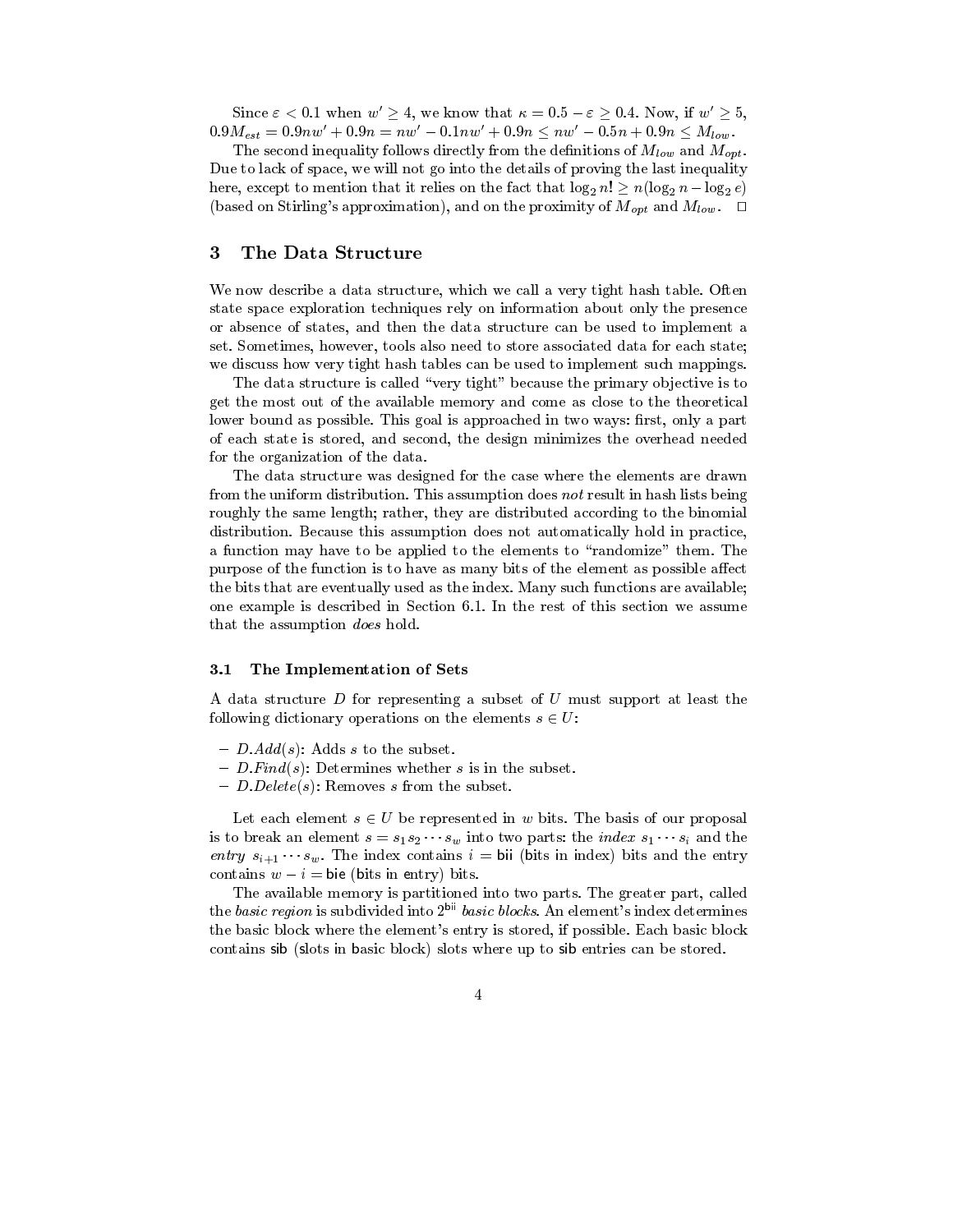A basic block may of course fill up, and this is where the second part of the memory, the *overflow region* comes into the picture. It, too, is subdivided into blocks: there are nob (number of overflow blocks) blocks, containing sio (slots in overflow block) slots. The overflow blocks are allocated as needed to accommodate those entries that cannot fit into their basic blocks. When an overflow block fills up, another overflow block is allocated to store the extra entries. A basic block together with its overflow blocks constitute a hash list.

The very tight hash table is fully specified by the values of the five parameters: bii, bie, sib, nob, and sio. This organization of memory (depicted in Fig. 1) was selected to expend as few bits as possible on the organization of the data structure. Given the parameters, a very tight hash table has altogether

$$
capacity = 2bii \cdot sib
$$
 basic block slots  
+ nob \cdot sio  
overflow block slots

slots. They are numbered from 0 to *capacity*  $-1$ . The practical capacity of the data structure is less than *capacity*, because some blocks may be partially empty when the overflow blocks are exhausted. According to our experiments in Section 4, the practical capacity varies from 80 to 98% of the theoretical capacity.

The parameters have a critical effect on the memory consumption. Each basic block contains sib bie bits. In addition, a counter of  $\lceil \log_2(2+sib) \rceil$  bits is needed to indicate the number of entries in the block along with two special conditions: that the block is empty and that it overflows. Overflow blocks contain sio bie bits and a counter of  $\lceil \log_2(1 + \text{sio}) \rceil$  bits. It is unnecessary to indicate that an overflow block is empty; it is either unallocated or contains at least one entry.

Overflow blocks further contain a link of  $\lceil \log_2 n \cdot \text{obj} \rceil$  bits that indicates the number of the overflow block into which it overflows (if it does). Basic blocks do not have such alink since those bits would be wasted in blocks that do not overflow. Instead, an overflowing basic block stores its overflow link in the first bits of the block. The entry bits overwritten by the link are moved to the as yet unused link bits of the overflow block. When it, in turn, overflows, the bits are moved to link bits of the next overflow block, and so on. Consequently, the last link field in a hash list always stores entry bits that correspond to the first  $slot(s)$ of the basic block. Unused overflow blocks are linked together in a free list using the link bits as a pointer to the next block in the list. When an overflow occurs, the first block of the free list is allocated and removed from the list.

In total, the data structure uses

| $2^{$ rm pt} \cdot (                     |                        |  |
|------------------------------------------|------------------------|--|
| $sib \cdot bie$                          | basic block entries    |  |
| $+[\log_2(2 + \mathsf{sib})])$           | basic block counter    |  |
| $+$ nob $\cdot$ (                        |                        |  |
| $sio \cdot bie$                          | overflow block entries |  |
| $+[\log_2(1 + \text{sio})]$              | overflow block counter |  |
| $+[\log_2 \text{nob}])$                  | overflow block link    |  |
| $+ \lceil \log_2(1 + \text{nob}) \rceil$ | free list start link   |  |
|                                          |                        |  |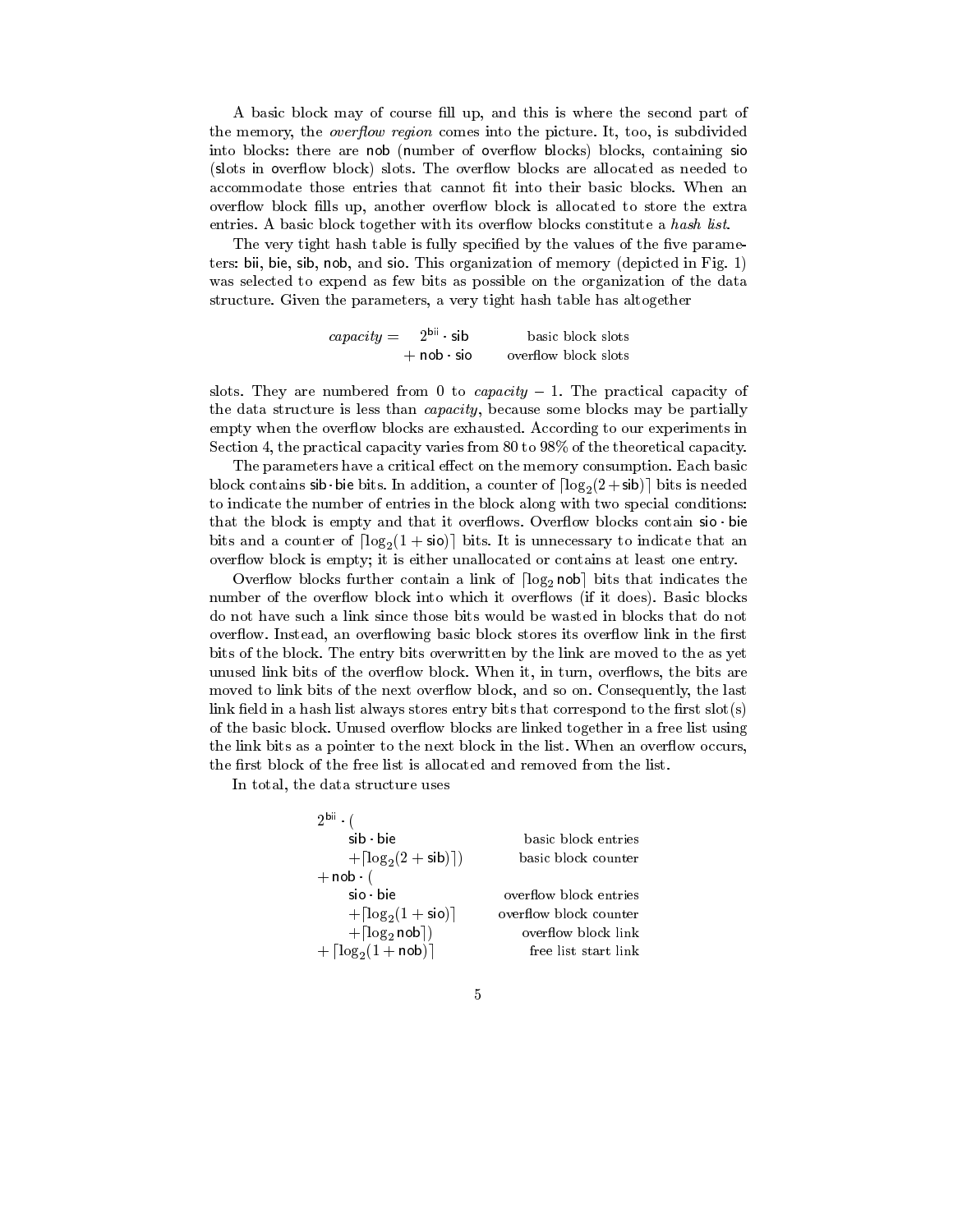

Fig. 1. Organization of very tight hash tables. The three blocks at the bottom show a hash list that overflows into two overflow blocks. The initial bits of the basic block entries are moved to the link field of the last block of the list to make room for a link.

bits of memory. We will address the selection of parameters in Section 4.

The workings of the Find, Add, and Delete operations are very similar: given an element, a linear search is performed through the hash list until the entry part of the element is located, or the end of the list is reached. Find simply reports the outcome of the search, while  $Add$  adds the entry if it wasn't located (possibly causing an overflow). When *Delete* finds an entry it moves the last entry of the hash list into the position of the deleted entry and decreases the size of the last block. If this block is an overflow block that becomes empty, it is deallocated and returned to the free list, and the appropriate adjustments are made to the new last block of the hash list.

All three operations have an average case asymptotic time complexity of  $\Theta(n/2)$ , where n is the number of elements stored in the data structure. As with linked lists, Find can be made faster, at the cost of making  $Add$  and  $Delete$ slower, by maintaining the hash lists in order.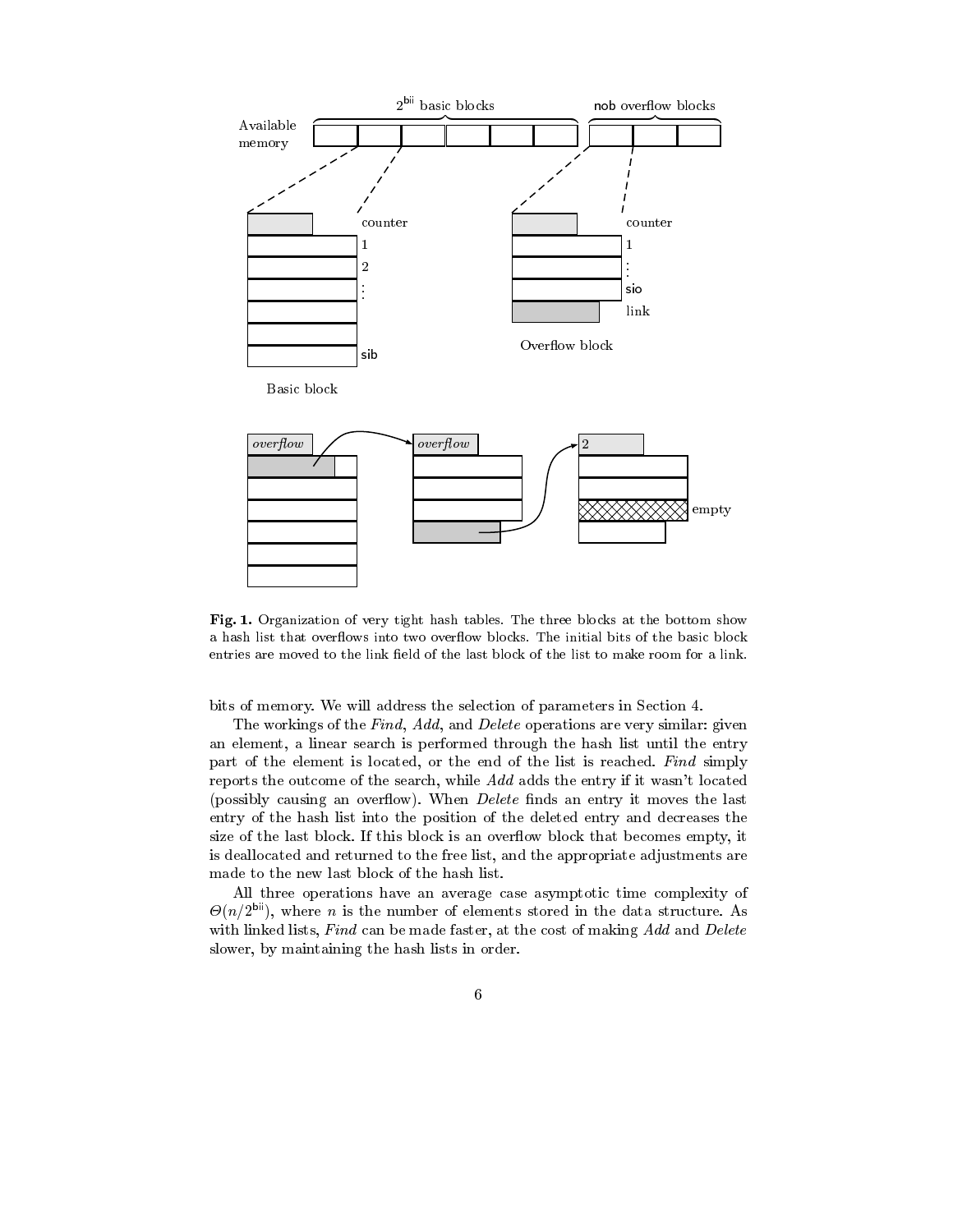### 3.2 The Implementation of Mappings

For mappings, there is a second set  $A$  of associated data items. In this paper we treat the elements of  $A$  as opaque. The operations a data structure  $E$  for a mapping needs to support are very similar to those for a set:

- $= E \cdot Add(s, a)$ : Adds the association  $(s, a)$  to the mapping.
- ${{\rm -}E.Find(s)}$ : Returns the element a associated with s, or NIL if there is none.
- $= E. Delete(s)$ : Removes s from the mapping (i.e., maps it to NIL).

An obvious possibility for implementing a mapping is to store the associated data along with each entry either in thesame array, or in a separate array in the place determined by the slot number of the entry. Because the practical capacity is less than the theoretical, a part of the array will be wasted. If the associated data items are large, it is of course possible to allocate them dynamically and store only pointers to them in the array, to reduce the wasted memory.

Alternatively, one can delegate the storage of the associated data to the user of the data structure, by returning the slot number after each Add and Find operation. A complication arises, however. If an element is deleted in the way described earlier, the last entry in the hash list is moved into the now empty position. The slot number of the last element therefore changes.

This problem can be circumvented by marking deleted entries with a special entry value, e.g., all zeros or all one's, instead of moving the last entry. This means that the special value is not usable as a regular entry. To compensate for this, it suffices to add just one extra bit to each basic block. This bit will indicate whether the special value is present in the hash list as a regular entry, even though it is never stored as such. Also, the special value must be given a special slot number that corresponds to no slot. Only  $2^{6ii}$  extra bits are needed to implement this scheme. An overflow block can be deallocated, when all its entries have been deleted. Because of this possibility, the performance penalty caused by deleted entries is less than with open addressing hash tables.

# 4 Simulations

To gain an understanding of how the choice of parameters influences the performance of the very tight hash tables, we ran two sets of simulations. In the first, random data is generated and the behaviour of our data structure is simulated, while the second simulation analyses the behaviour of the data structure given a theoretical distribution of the hash list lengths.

# 4.1 Simulation with Random Data

The first set of simulations consists of about ten thousand simulation experiments. In each experiment, random data items between 0 and  $2^{bu} - 1$  were generated. Counters were maintained to keep track of the length of each simulated hash list. Whenever a counter reached a value that corresponds to overflow,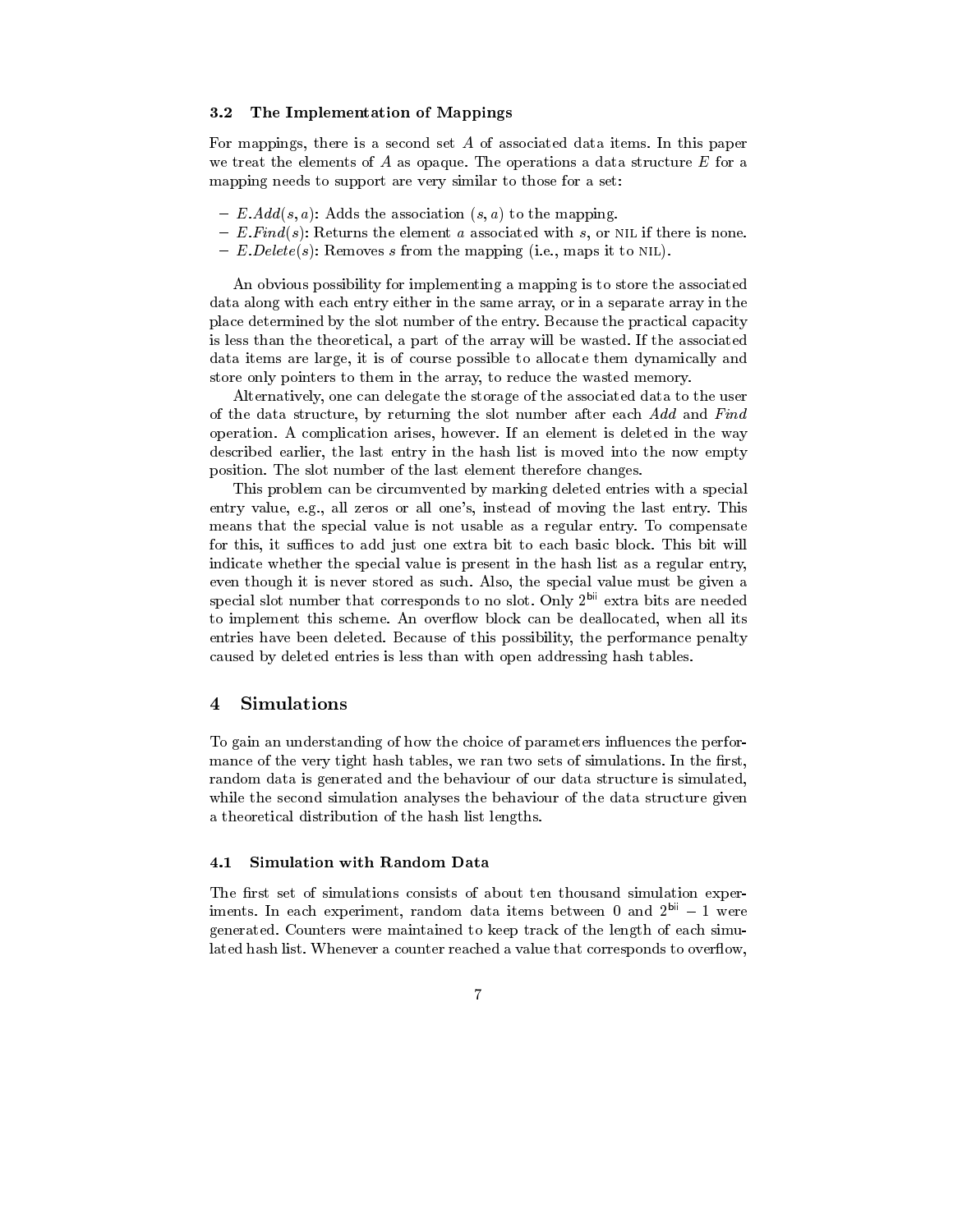|                  |                    |                 |                |    | Theoretical Practical |         |                      | Basic/overflow |
|------------------|--------------------|-----------------|----------------|----|-----------------------|---------|----------------------|----------------|
| $\boldsymbol{w}$ | Memory bii sio sib |                 |                |    | capacity              |         | capacity Performance | boundary       |
| 24               | 10                 | 7.              | 3              | 24 | 4562                  | 4327    | 143%                 | 78%            |
|                  | 100                | 12              | 3              | 17 | 59823                 | 54106   | 159%                 | 78%            |
|                  | 500                | 14 3            |                | 16 | 375246                | 332885  | 181\%                | $79\%$         |
|                  | 2000               | 17              | 3              | 13 | 2090544               | 1715022 | 217\%                | 80%            |
| 32               | 10                 | 6               | 3              | 32 | 3027                  | 2919    | 128%                 | 81\%           |
|                  | 100                | 10              | 3              | 23 | 35219                 | 33290   | 134\%                | 79%            |
|                  | 500                | 13              | 3              | 28 | 196239                | 185013  | 139%                 | 81%            |
|                  | 2000               | 15              | 3              | 33 | 874837                | 822803  | 146\%                | 83%            |
| 48               | 10                 | 5.              | $\overline{2}$ | 40 | 1841                  | 1799    | $116\%$              | 84%            |
|                  | 100                | 8               | 3              | 52 | 19730                 | 19320   | 119%                 | 81%            |
|                  | 500                | 11              | 3              | 34 | 105862                | 102220  | 121\%                | 80%            |
|                  | 2000               | 13              | 3              | 37 | 447053                | 431128  | 123\%                | 82%            |
| 60               | 10                 |                 | $5\quad2$      | 49 | 1426                  | 1401    | 113%                 | 81%            |
|                  | 100                | 8               | 3              | 53 | 15068                 | 14801   | 115\%                | 79%            |
|                  | 500                | 10 <sup>°</sup> | 3              | 51 | 78903                 | 77223   | 116\%                | $81\%$         |
|                  | 2000               | 12              | 3              | 54 | 328167                | 321073  | 117%                 | 82\%           |

Table 1. Simulations (with random data) for varying element and memory sizes

an extra counter that kept track of the number of simulated free overflow blocks was decremented. When this counter underflowed (reached  $-1$ ), the simulation was terminated and the number of random data items was returned.

Each simulation experiment consisted of three simulation runs, of which the results of the best and worst were discarded. Simulation experiments were made with a wide range of combinations of values for bii, sio, and sib. The value of bie was equal to  $w$  – bii by definition, and nob was made as large as the given memory allowed. For each data width  $w$  and amount of memory, the average parameter values and performance results of the best five parameter combinations were reported. A representative sample of the results is given in Table 1. Memory is measured in 1000 bytes, and performance is  $M/M_{est}$ , where M is the amount of memory used.

Some interesting observations were made from the simulation results. Firstly, 3 proved to be an almost universally good value for sio. Very small values of sio lead to many links and large values result in many unused slots, so a "smallish" optimal value was expected. Another apparently universal observation is that about 80% of the available memory should be devoted to slots in basic blocks. The last column shows measured values for this percentage, that is,  $2^{bii} \cdot bie \cdot$  $sib/total memory$ . When reading the column, one should note that when sib grows by one, the figure changes by several percentage units.

These observations can be used as guidelines when picking parameter values for a practical implementation. Of course, one should remember that they are not necessarily valid outside the data width and memory amount range of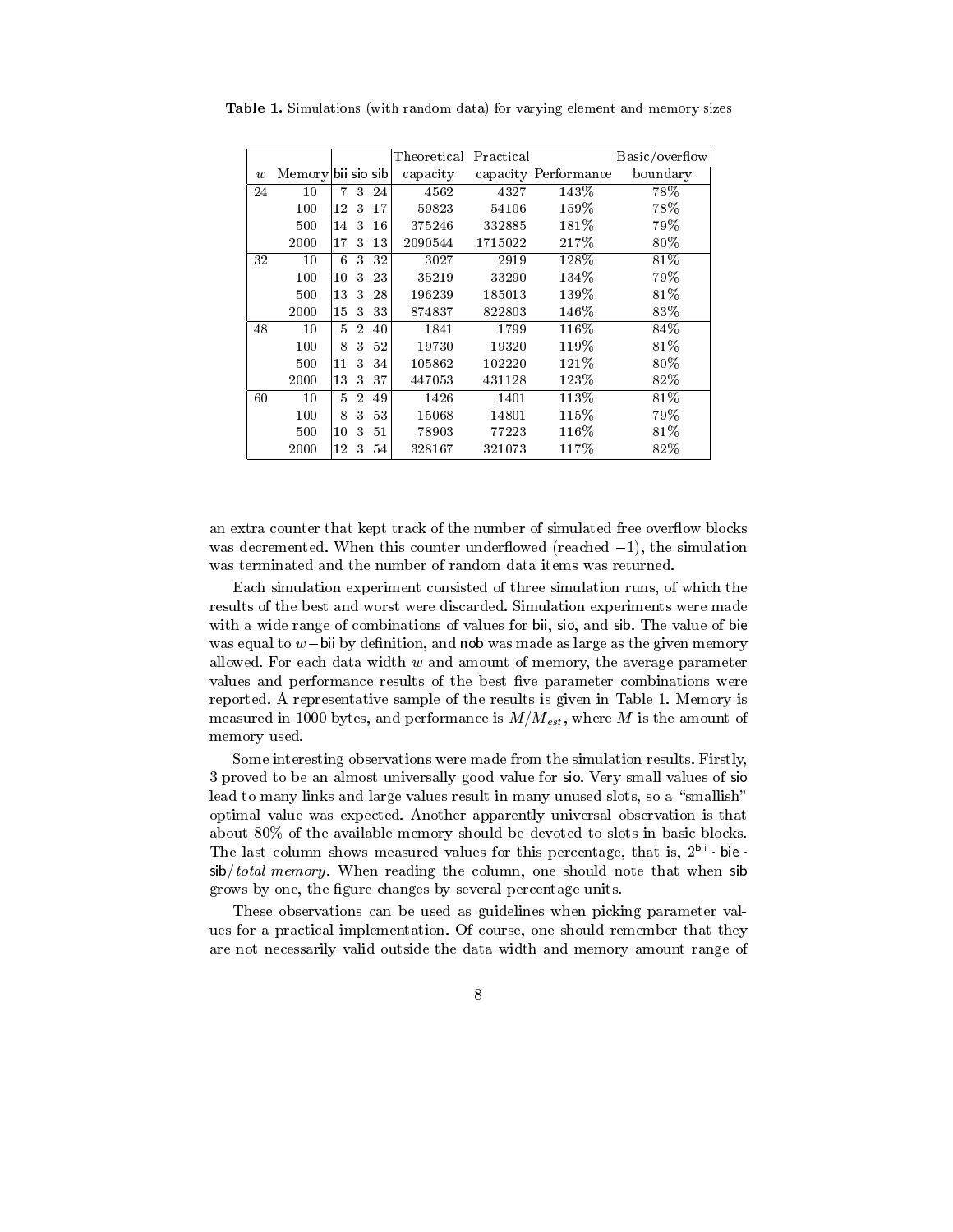the simulations. Furthermore, the simulation ignores the fact that in reality a long list has a slightly smaller probability of growing than a short list, because only  $|U|/2^{\text{bit}}$  items can fall into each list. This effect is small when  $2^{\text{bit}}$  is large compared to the list length.

### 4.2 Simulation with Ideal Distribution

To verify the results above, we ran a second set of simulations. Instead of generating random data, hash list lengths were calculated using the Poisson distribution, which is the limit of the binomial distribution when the number of elements grows large relative to the number of lists  $[11, 13]$ . If n elements are thrown into  $n/h$  lists at random with equal probability, the average list length becomes h, and the expected proportion of lists of length  $k$  is

$$
\frac{n!}{k!(n-k)!}\left(\frac{h}{n}\right)^k\left(1-\frac{h}{n}\right)^{n-k}\approx_{(\text{when }n\gg k)}\frac{h^k}{k!}e^{-h}.
$$

Given the number of elements and the data width  $w$ , the simulation calculated those values of bii, sio, and sib that result in the best performance.

Table 2 shows the outcome of the second set of simulations. Specifically, each row of the table describes a simulation experiment with thesame data width and number of states (i.e., practical capacity) as that of its counterpart in Table 1. The third, fourth and fth columns contain thecalculated values of bii, sio, and sib that yield the best performance. Column six contains the average list length  $h = n/2^{6i}$ . The memory (in 1000 byte units) needed by a very tight hash table with these parameters is given in column seven, and the last column gives the corresponding performance.

Once again, several interesting observations can be made. The values of bii and sio correspond closely to those of the first experiments, but the same is not true for sib. We hypothesize that the precise value of sib is not crucial, and that average list length can be used as a heuristic. In all cases the memory requirements are less than the available memory of the first experiment, and, most importantly, the performance figures match those of Table 1 to within three percentage points.

Not only does this second set of simulations confirm the results of the first set, but it also provides us with a convenient tool to derive parameters when the number of states is known, as is the case in the next section. Moreover, it is much faster to generate the hash list length distribution (in the order of  $2^{bii}$ operations), than to produce the random data. This allows us not only to quickly find "good" parameters for the data structure, but also to estimate the expected performance for larger numbers of states.

#### 5 An Approximation of Memory Consumption 5

We are now able to derive an approximative formula for the memory consumption for very tight hashing, subject to the following assumptions: We fix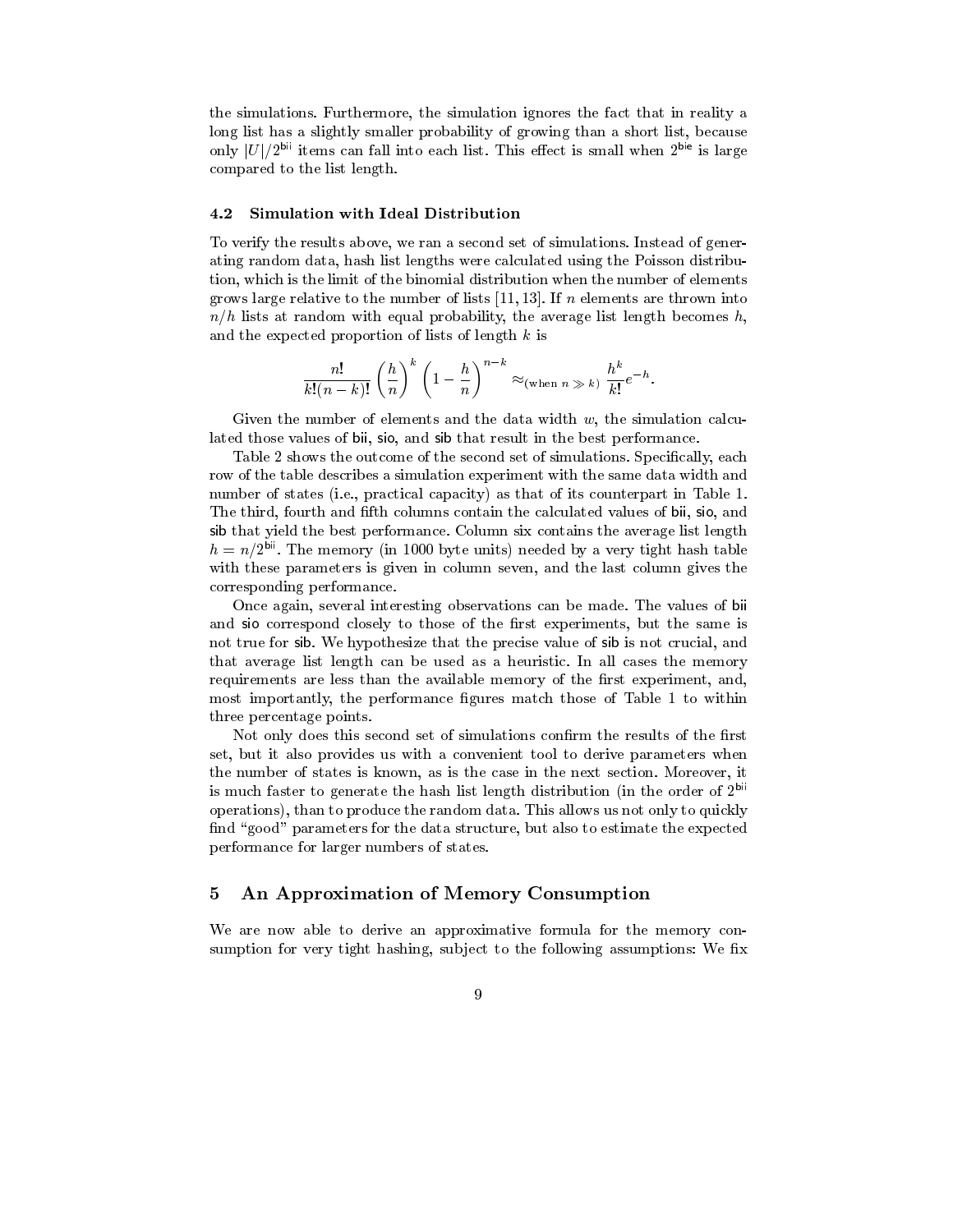| $\boldsymbol{w}$ | States     |                | $\overline{b}$ is io sib | $\boldsymbol{h}$ |      | Memory Performance |
|------------------|------------|----------------|--------------------------|------------------|------|--------------------|
| 24               | 4327       | 8              |                          | 2 15 16.9        | 10   | 142\%              |
|                  | 5410612    |                |                          | 3 12 13 2        | 100  | 158\%              |
|                  | 332885 15  |                |                          | $3 \t10 \t10.2$  | 497  | 179%               |
|                  | 1715022 18 |                |                          | 3 7 6 5 4        | 1973 | 214\%              |
| 32               | 2919       | $\overline{7}$ |                          | 2 20 22.8        | 10   | 127\%              |
|                  | 3329010    |                |                          | 3 28 32 5        | 100  | 133%               |
|                  | 185013 13  |                |                          | 3 20 22.6        | 498  | 139%               |
|                  | 82280315   |                |                          | 3 23 25.1        | 1986 | 145\%              |
| 48               | 1799       | 6              |                          | 2 2 2 2 3 .1     | 10   | $116\%$            |
|                  | 19320      | 9              |                          | 2 31 37.7        | 100  | 119%               |
|                  | 102220111  |                |                          | $3\;43\;49.9$    | 499  | 121\%              |
|                  | 431128 13  |                |                          | 3 46 52.6        | 1994 | 122\%              |
| 60               | 1401       | 5              |                          | 2 37 43.8        | 10   | 112\%              |
|                  | 14801      | 9              |                          | 2 23 28.9        | 100  | 114\%              |
|                  | 77223110   |                |                          | 3 65 75.4        | 499  | 115\%              |
|                  | 321073112  |                |                          | 3 68 78.4        | 1997 | 116\%              |

Table 2. Simulations (with Poisson distribution) for varying element and memory sizes

 $sio = 3$  as suggested by the simulations, and we assign a value to bii such that the average list length  $h = n/2^{bii}$ . Once bii is fixed, we set the value of sib to  $[h] = h - \varepsilon$ , where  $0 \leq \varepsilon < 1$ . Since bii =  $\log_2 n/h$ , we know that  $\log w = w - \log_2 n + \log_2 n = w_0 + \log_2 n.$ 

Let  $p_h$  be the proportion of lists that are shorter than or equal to the average length (i.e., lists of length  $\leq h$ ), and let  $q_h$  be the proportion of elements in such lists.

**Theorem 2.** Setting  $\sin = 3$ , the memory consumption of the very tight hashing data structure for an average set is

$$
M_{vth}
$$

where  $r_h = 1 - q_h - (|h| - 2)(1 - p_h)/h$ , and

$$
c_1 = \lfloor h \rfloor / h + r_h,
$$
  
\n
$$
c_2 = r_h/3, and
$$
  
\n
$$
c_3 = c_1 \log_2 h + 1/h \lceil \log_2(\lfloor h \rfloor + 2) \rceil + c_2 (3 + \log_2 c_2).
$$

*Proof.* Consider the graph in Figure 2. It shows the  $n/h$  lists of a hypothetical distribution arranged according to their lengths. Area B contains all those elements that are in underflow basic blocks, while area  $A$  represents the wasted slots of basic blocks. Area  $C$  contains those elements that fill their basic blocks and spill into overflow blocks represented by area  $D$ . By simple arithmetic we know that  $C = \lfloor h \rfloor (1 - p_h)n/h$ , and that  $B = q_h n$ , and, since  $B + C + D = n$ , that  $D = n - (B + C) = n - n(q_h + \lfloor h\rfloor(1 - p_h)/h) = n(1 - q_h - \lfloor h\rfloor(1 - p_h)/h).$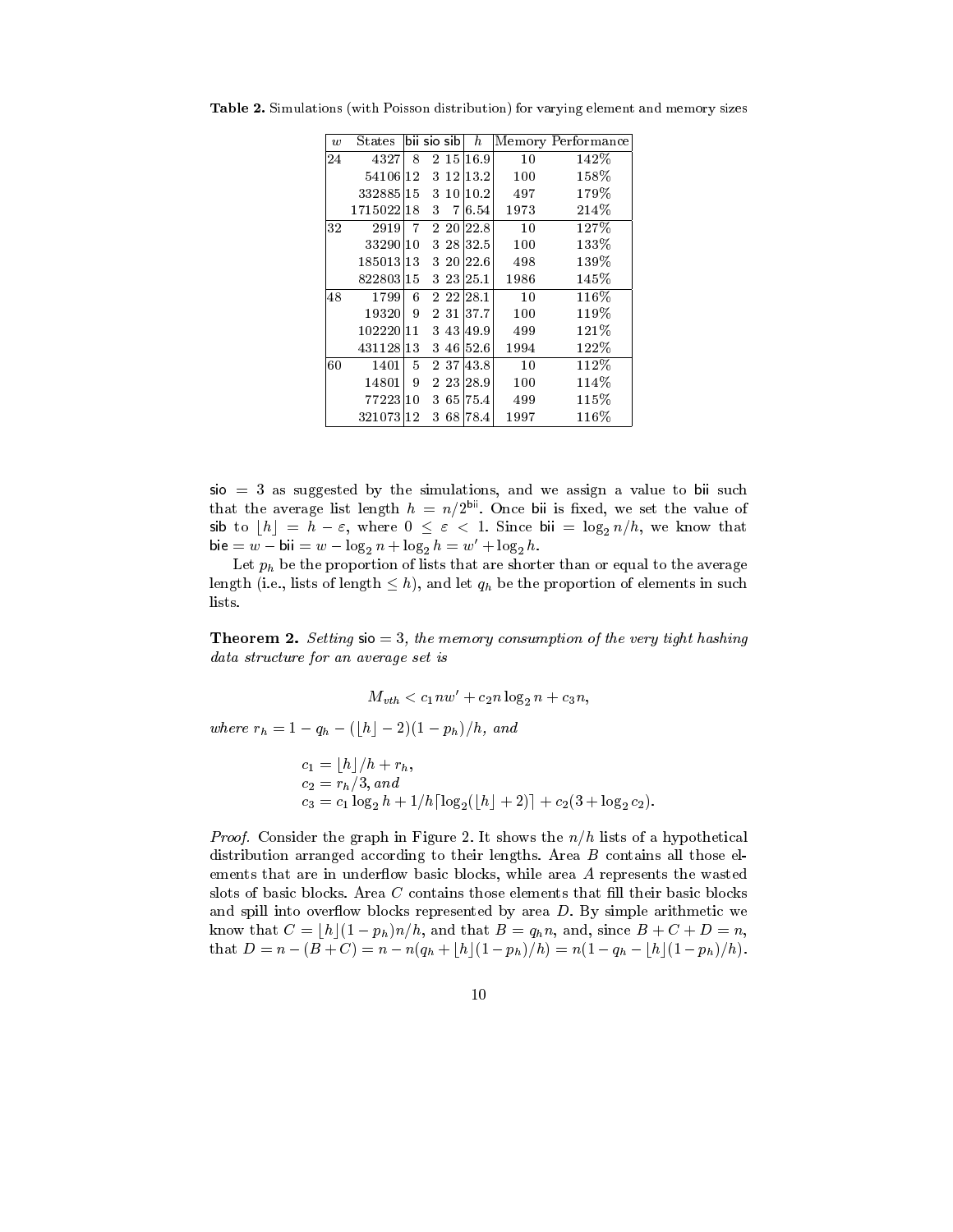

Fig. 2. The  $n/h$  lists of a typical distribution arranged according to length

The number of slots in overflow blocks is the number of overflow elements plus the number of wasted slots. Since  $sio = 3$ , each overflow list contains at most 2 wasted slots. Let  $v$  denote the number of overflow slots. Then

> $v = D +$  wasted slots  $\leq n(1 - q_h - \lfloor h \rfloor (1 - p_h)/h) + 2 \cdot \text{(number of overflow lists)}$  $= n(1 - q_h - \lfloor h\rfloor(1 - p_h)/h) + 2(1 - p_h)n/h$  $= nr_h$

The total memory consumption is therefore

$$
M_{vth} = \text{(slots in basic blocks)} \cdot \text{(bie)}+ \text{(number of basic blocks)} \cdot \text{(basic block counter size)}+ \text{(slots in overflow blocks)} \cdot \text{(bie)}+ \text{(nob)} \cdot (2 \text{-bit counter size})+ \text{(nob)} \cdot \text{([log}_2 \text{nob}])= (\lfloor h \rfloor n/h) \cdot (w' + \log_2 h) + (n/h) \cdot \lfloor \log_2(\lfloor h \rfloor + 2) \rfloor+ (v) \cdot (w' + \log_2 h) + (v/3) \cdot 2 + (v/3) \cdot \lfloor \log_2(v/3) \rfloor< c_1 n w' + c_2 n \log_2 n + c_3 n
$$

utility of the control of the control of the control of the control of the control of the control of the control of

While this theorem talks about the memory consumption of an average set, and not the average memory consumption of all sets, it still provides a good indication of the space needed. Table 3 lists the values of the constants for selected values of  $h$ . If the value of  $h$  is too small and the lists are too short, the performance of the data structure is poor, partly due to the ratio of data to overhead. On the other hand, if the lists are too long, too much time will be taken by linearly searching through them.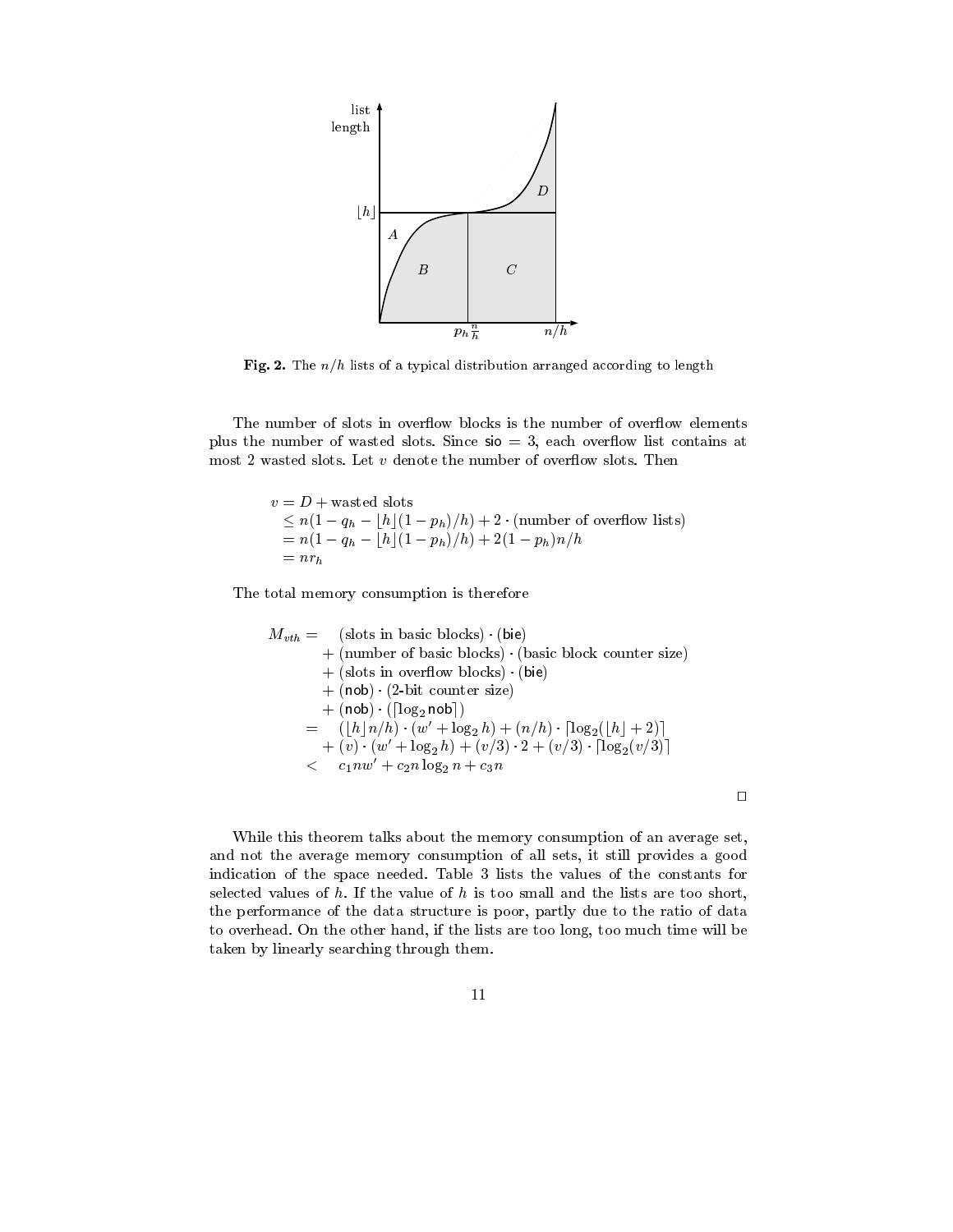**Table 3.**  $M_{vth}$  upper bounds for various values of h

| h.  | Upper bound                        |
|-----|------------------------------------|
| 10  | $1.21nw' + 0.07n \log_2 n + 4.31n$ |
| 20  | $1.13nw' + 0.04n \log_2 n + 5.05n$ |
| 50  | $1.07nw' + 0.02n \log_2 n + 6.12n$ |
| 100 | $1.05nw' + 0.02n \log_2 n + 6.99n$ |
| 150 | $1.04nw' + 0.01n \log_2 n + 7.52n$ |
| 200 | $1.03nw' + 0.01n \log_2 n + 7.90n$ |

As in the last simulation, the Poisson distribution was used to compute the values of  $p_h$  and  $q_h$ :

$$
p_h=\sum_{k=0}^{\lfloor h\rfloor}\frac{h^k}{k!}e^{-h}\qquad\text{ and }\qquad q_h=\frac{1}{h}\sum_{k=0}^{\lfloor h\rfloor}k\frac{h^k}{k!}e^{-h}.
$$

We have also computed  $p_h$  and  $q_h$  using the precise distribution for a wide range of n and  $w'$ . The values obtained were usually close to those in Table 3, and in almost all cases the differences were in such a direction that the precise distribution predicts a smaller memory consumption than Table 3.

The memory used for storing the payload is  $nw$  . Thus,  $c_1 - 1$  is the ratio of wasted slots to used slots. We see that the proportion of wasted slots becomes small as h grows. Unless h is unrealistically large (like  $2^{10}$  ), the  $c_2n\log_2 n$  term is insignicant.

#### 6 6 Measurements with a Test Implementation

To demonstrate the feasibility of the data structure, we have incorporated it into an existing toolset, TVT [15] for the verication of concurrent systems. One of its components, tvt.parallel, computes the set of reachable states of a system. We have modied this program to make use of very tight hashing for storing the set of reachable states.

## 6.1 Implementation Details

The modified  $\texttt{tvt.parallel}$  tool uses very tight hashing to represent a mapping from states to auxiliary information about states. Of the previously discussed operations, only Add is required. In the implementation, Add returns a flag to indicate whether the state was really added or already present in the set. Since Delete is not used, the implementation need not maintain a free list of overflow blocks and it returns slot numbers with which thetool manages associated data. Overflow blocks are simply allocated from the first to the last.

The tool imposes a new requirement: it needs a Retrieve operation that, given the slot number, returns the original state. This is not a problem when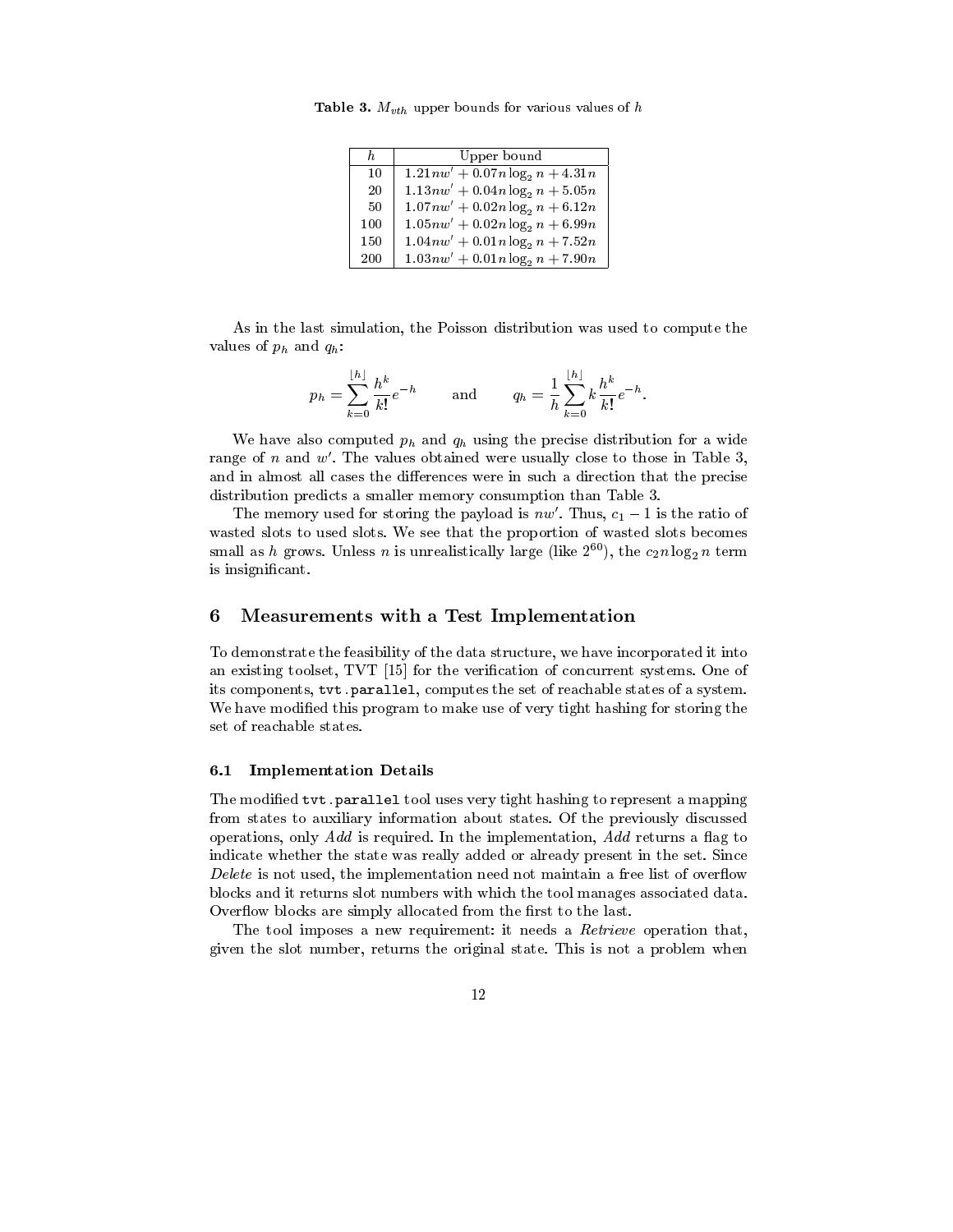the slot number is in thebasic region, since a simple calculation yields the index part. However, when the slot number is in the overflow region there is no way to calculate the index short of scanning through all hash lists. For this reason, the index for each overflow block is stored in an extra field inside the block.

The implementation aligns the entries, counters and links on bit boundaries, thereby saving memory that might otherwise be lost to alignment.

States are randomized in the following way  $[2, p. 234]$ : Given the index and entry parts  $(s_I, s_E)$  of a state, a replacement index is computed as

$$
s_I'=s_I\oplus ((a\cdot s_E+b)\bmod p),
$$

where  $\oplus$  represents the exclusive or operation, p is the smallest prime larger than  $2^{bii}$ , and both a and b are chosen from the the range  $\{1, 2, \ldots, p-1\}.$ 

### 6.2 The Results

The results of running the tvt.parallel program on four different models are shown in Table 4. The first column specifies a model parameter, such as the number of components. The second and third columns give the number of bits in the state and the number of states for each system. The fourth, fifth and sixth columns give the memory (in units of 1000 bytes and rounded to the nearest unit) and time (in seconds) used by the standard version of the tool, and its performance relative to the lower bound estimate  $(M/M_{est})$ . In the next few columns are the memory consumption when using very tight hash tables with and without the extra memory needed for the Retrieve operation, followed by the time and performance figures. The last column gives the value of  $nw/M_{est}$ .

The standard version of the tool stores states using an open hash table, in which each node in a hash list stores a state and a pointer to the next node. In addition to the set itself, a tool for computing the set of reachable states needs memory for other things, most notably for keeping track of incomplete work. The amount of memory needed depends on many factors, including the nature of additional services provided by the reachable state set data structure, like the Retrieve mentioned earlier. To keep the comparison to the theoretical lower bound straightforward, only the memory needed for representing the set is taken into account in the performance figures.

The parameters for the measurements were selected systematically according to the results of the simulations: sio was set to 3, bii was chosen so that the average list length h falls between 32 and 64, and sib was set to |h|. Even better results were obtained by handtuning the parameters and the randomization function, but they are not presented here since they would not be feasible in a practical setting.

Very tight hashing clearly outperforms the original data structure with respect to memory use. More importantly, the new data structure also outperforms the linear storage for all the models. As far as time consumption is concerned, very tight hashing fares slightly worse, but the difference does not appear to be significant.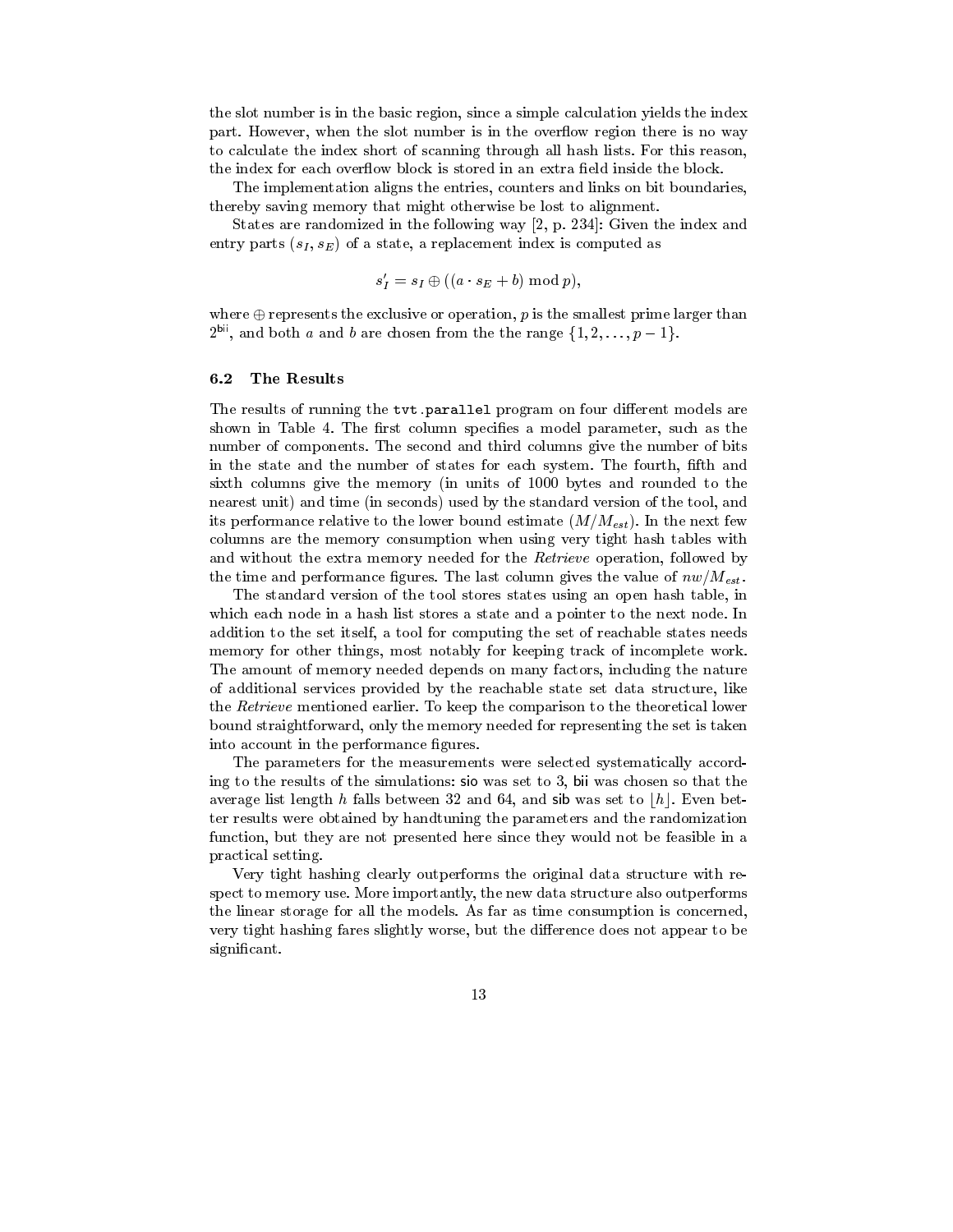|                    |                |             |                      |           | Original |               |                  |         | Very Tight Hashing |         | Linear  |
|--------------------|----------------|-------------|----------------------|-----------|----------|---------------|------------------|---------|--------------------|---------|---------|
|                    | Param.         | <b>Bits</b> | States               | Mem. Time |          | Perf.         | Mem R. Mem. Time |         |                    | Perf.   | Perf.   |
| Dining             | 8              | 24          | 6560                 | 72        | 0.42     | 714%          | 15               | 15      | 0.53               | 148%    | 194%    |
| philosophers       | 9              | 27          | 19682                | 156       | 1.38     | 461\%         | 49               | 48      | 1.74               | 142\%   | 196%    |
|                    | 10             | 30          | 59048                | 409       | 4.66     | 365%          | 158              | $156\,$ | 5.96               | 139%    | 198%    |
|                    | 11             | 33          | 177146               | 1956      | 16.25    | 533%          | 521              | 514     | 19.81              | 140\%   | 199%    |
| Pipeline sort      | 7              | 36          | 2234                 | 55        | 0.12     | $759\%$       | 9                | 9       | 0.15               | 126\%   | 139\%   |
|                    | 8              | 50          | 6469                 | 98        | 0.41     | $314\%$       | 38               | 37      | 0.56               | 120\%   | 130%    |
|                    | 9              | 56          | 18545                | 223       | 1.43     | 224\%         | 120              | 119     | 1.83               | 120\%   | 130%    |
|                    | 10             | 62          | 52746                | 809       | 5.17     | 259%          | 377              | 375     | 6.61               | 120\%   | 131\%   |
| Sliding            | 11             | 27          | 3654                 | 54        | 5.22     | 735\%         | 11               | 10      | 5.38               | 140%    | 167%    |
| window<br>protocol | 12             | 28          | 4622                 | 61        | 13.33    | $622\%$       | 13               | 13      | 13.36              | 133%    | $166\%$ |
|                    | 13             | 29          | 5748                 | 67        | 32.97    | $534\%$       | 17               | 17      | 33.35              | $132\%$ | 165%    |
|                    | 14             | 30          | 7044                 | 75        | 82.51    | 468\%         | 22               | 22      | 83.23              | $136\%$ | 164%    |
| Rubik's cube       | 3              | 15          | 5670                 | 67        |          | $0.32~2671\%$ | 6                | 6       | 0.47               | 244\%   | 424\%   |
| model              | $\overline{4}$ | 20          | 68040                | 512       |          | 4.98 1216\%   | 100              | 95      | 6.45               | 225\%   | 404%    |
|                    | 5              | 25          | 612360               | 4865      | 55.24    | $938\%$       | 1216             | 1137    | 67.13              | 219%    | 368\%   |
|                    | 6              | 30          | 3674160 31946 398.79 |           |          | $756\%$       | 8254             | 7893    | 467.65             | $186\%$ | 326\%   |

Table 4. Memory and time consumption experiments

# 7 Conclusions

In this paper we have described very tight hashing  $-$  a variant of open hashing for representing sets and mappings. Its primary ob jective is to make optimal use of available memory and it does so in two ways: first, only the entry part of each element is stored, while the index part is discarded without compromising the integrity of the elements stored. Second, overhead costs are kept low by allocating blocks of slots, instead of individual slots, at a time.

It is instructive to compare the estimate of the information-theoretic absolute lower bound, the average set upper bound for very tight hashing (when  $h = 50$ ), and the memory consumption of linear storage:

| Lower bound $\approx$                                 | nw' |                    |  |
|-------------------------------------------------------|-----|--------------------|--|
| Very tight hashing $1.07nw' + 0.02n \log_2 n + 6.12n$ |     |                    |  |
| Linear storage                                        |     | $nw' + n \log_2 n$ |  |

We can see from the formulae that very tight hashing performs significantly better than linear storage for a wide range of  $n$  and  $w'$ . For instance, very tight hashing consumes only half of the memory consumed by linear storage when  $h = 50$ ,  $w' = 5$  and  $n \geq 5 \cdot 10^5$ . On the other hand, the theoretical limit does not allow any data structure to consume much less than half of the memory consumed by very tight hashing while  $h = 50$ ,  $n \leq 10^7$  and  $w' \geq 5$ .

As the simulations, experimental results and the above calculations show, very tight hashing comes closer to the theoretical limit than linear storage which represents a zero-overhead representation. Moreover, the runtime costs of very